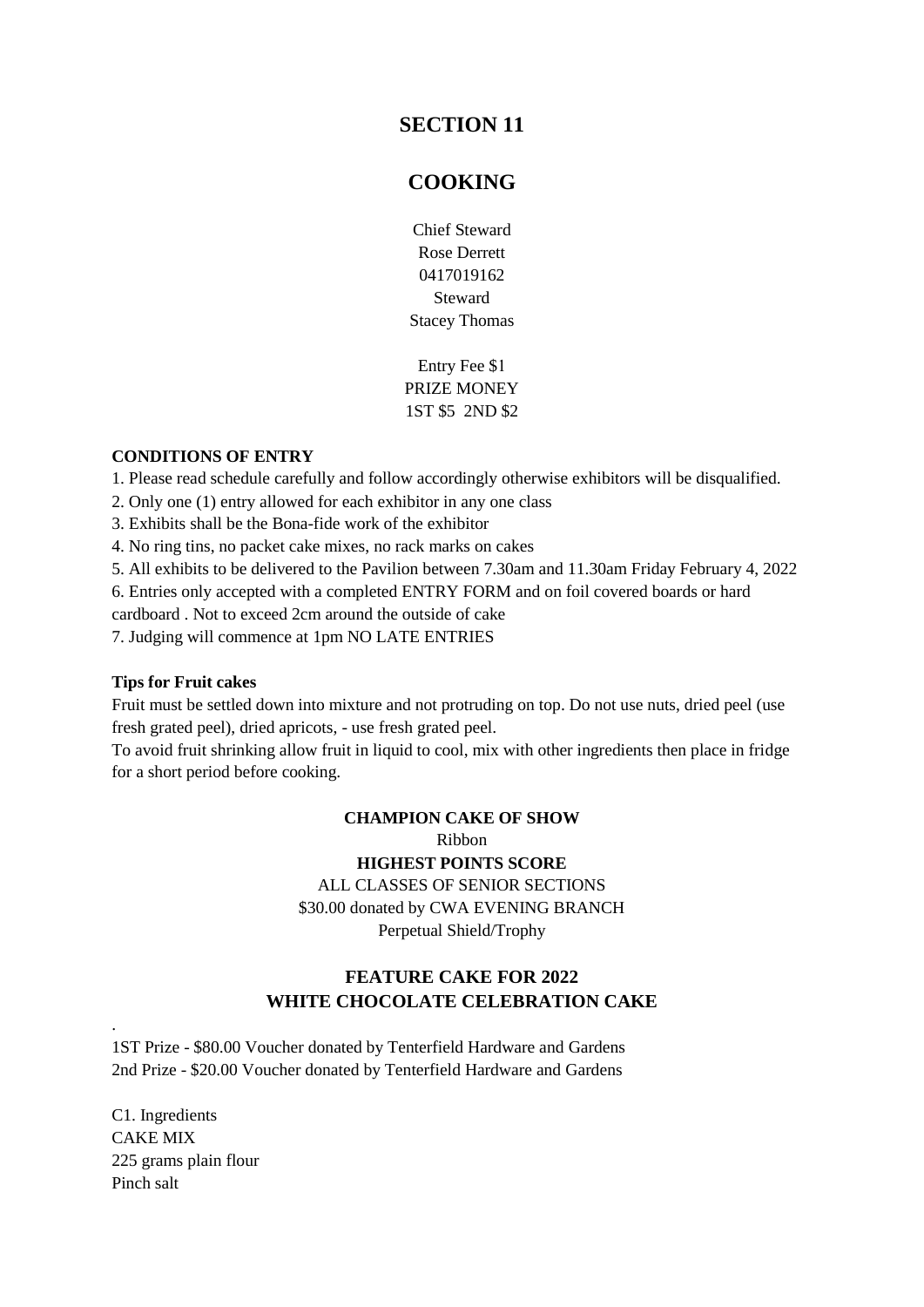1 teaspoon bicarb soda 110 grams white chocolate 1/2 cup cream 110 grams unsalted butter 225 grams castor sugar 3 eggs 1 teaspoon lemon essence Rind of 1/2 lemon 1/3 cup buttermilk LEMON SYRUP 50 grams sugar 1/4 cup water 1 tablespoon lemon juice ICING BUTTER CREAM 145 grams white chocolate 250 grams cream cheese 125 grams unsalted butter 1 tablespoon lemon juice 1/4 teaspoon lemon essence

LEMON CURD (non store bought – homemade)

Method

1. Preheat oven to 180deg C or 170 fan forced

2. Grease a 20cm/ 8 inch round cake tin. Line base with baking parchment.

3. Sift the flour, salt and bicarb of soda into a bowl and set aside.

4. Melt the chocolate and cream in a saucepan over a medium heat, stirring until smooth. Set aside to cool to room temperature.

5. Beat the butter until creamy, then add the sugar and beat for 2-3 minutes. Beat in the eggs, then slowly beat in the melted chocolate, lemon essence and rind.

6. Gradually, add the flour mixture, alternately with the buttermilk, to make a smooth pouring mixture.

7. Pour into the tin and bake until a skewer inserted in the cake comes out clean.

8. Cool in the tin for 10 minutes, then invert the cake onto a rack covered with a tea towel to cool completely. Wrap in clear film until ready to assemble.

9. Make the lemon syrup. In a small saucepan, combine the sugar and water. Over a medium heat, bring to the boil, stirring until the sugar dissolves. Remove from the heat, stir in the lemon juice and cool completely. Store in an airtight container until required.

10. Make the buttercream. Melt the chocolate. Cool slightly. Beat the cream cheese in a bowl until smooth. Gradually heat in the cooled white chocolate, then the butter, lemon juice and essence. Chill.

11. Split the cake in half. Spoon syrup over each layer, let it soak in, then repeat. Spread the bottom half of the cake with lemon curd and replace the top.

12. Gently heat the buttercream in a bowl until creamy. Spread it over the top and sides of the cake to create a smooth crumb-free surface. Chill for 15 minutes so that the buttercream sets.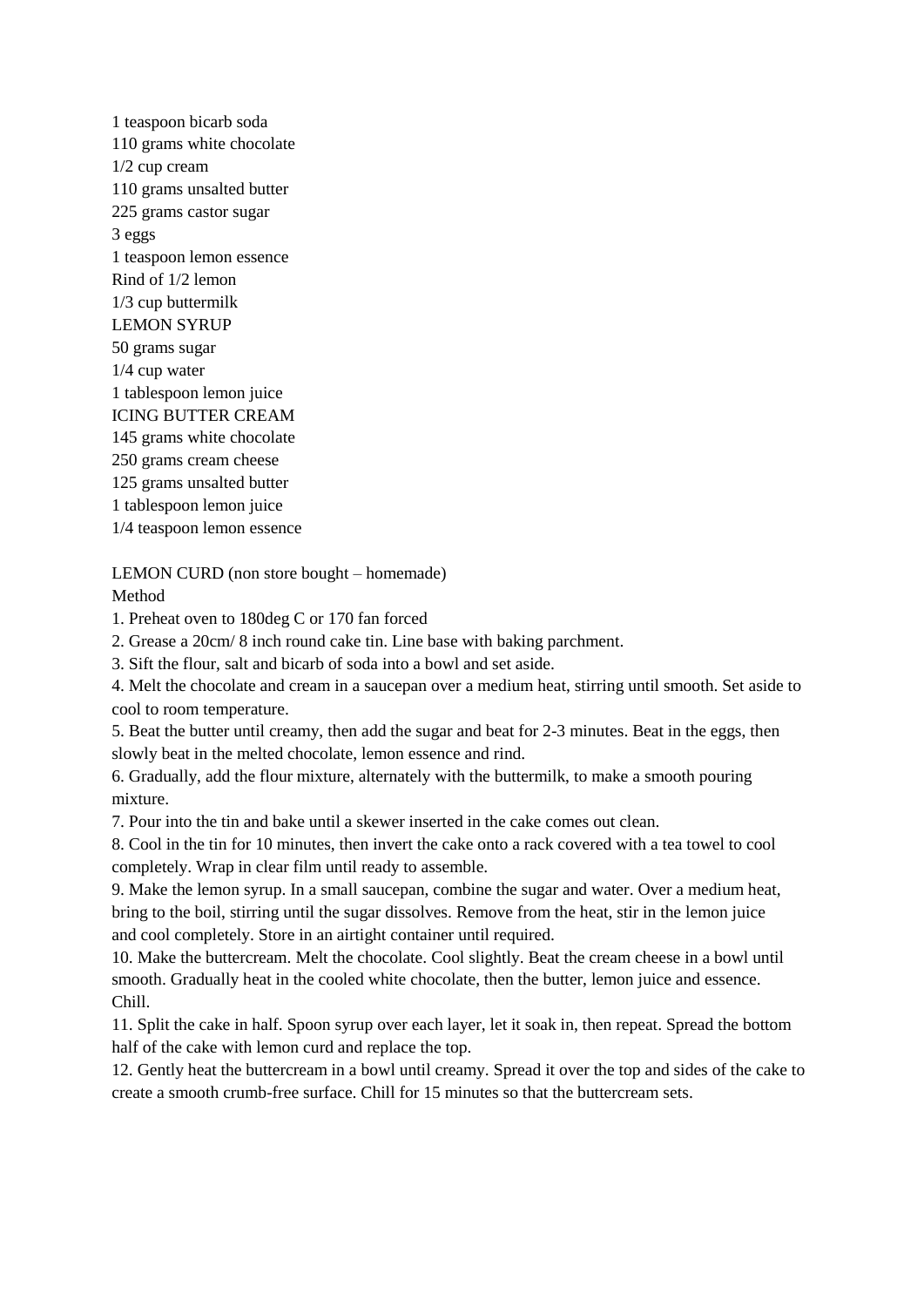#### **CAKES**

C2. Rich Dark Fruit Cake un-iced – 250g mixture

\$20.00 Voucher donated by Coles Tenterfield

C3. Fruit Cake un-iced - 375g mixed fruit

\$20.00 Voucher donated by Coles Tenterfield

C4. Marble cake 20cm round – chocolate icing on top only

\$10.00 Voucher donated by Tenterfield Hardware and Gardens

C5. Chocolate Cake 20cm round tin – un-iced

Cookbook donated by Sullivan's Newsagency

C6. Three wonders of Australia's landscapes!

This is for those failures, must look life Lake Eyre (sunken), Ayres Rock (large rise in the middle) or Katherine Gorge (large crack). Cake can be any size or flavour. Can be iced, best disaster to win.

## **SPONGE CAKE**

#### **(JAM FILLED)**

Mrs Joyce Hollis Memorial Prize

donated by the family of Mrs Hollis

C7. Sponge Cake – Not cornflour – round tin – no icing – red jam filling – (Prize see above)

C8. Chocolate Sponge – not cornflour – round tin – no icing

#### **DECORATED CAKES**

Not to be cut

C9. Party Cake – with a theme of your choosing

\$20.00 Voucher donated by Coles Tenterfield

### **BISCUITS AND SLICES**

#### *KEEPING THE ANZAC SPIRIT ALIVE*

C10. Anzac Biscuits – 4 \$10.00 donated by the Tenterfield Lady Bowlers C11. slice - 4 pieces 5cm sq.

#### SCONES, BREAD AND MUFFINS

C12. NOVICE SCONES – 4 – 5cm round For those who have not won an Open Scone section Matilda Waugh Perpetual Shield donated by the late Mrs Nancy Fox C13. Plain scones  $-4 - 5$ cm round C14. Flavoured scones  $-4 - 5$ cm round \$10.00 Voucher donated by Tenterfield Lady Bowlers C15. Loaf of Bread – made in a bread tin – any type, white, wholemeal, or multigrain \$10.00 Voucher donated by Tenterfield Hardware and Gardens C16. Speciality bread –any - Focaccia, Turkish or sour dough, cob loaf \$10.00 Voucher donated by Tenterfield Hardware and Gardens C17. Muffins flavour of your choosing– 4 **MEN'S SECTION**

C18. Sponge Cake

C19. Savoury muffins 4

Men's section Overall Champion- Prize donated by Michael and Kym-Maree Hennessy